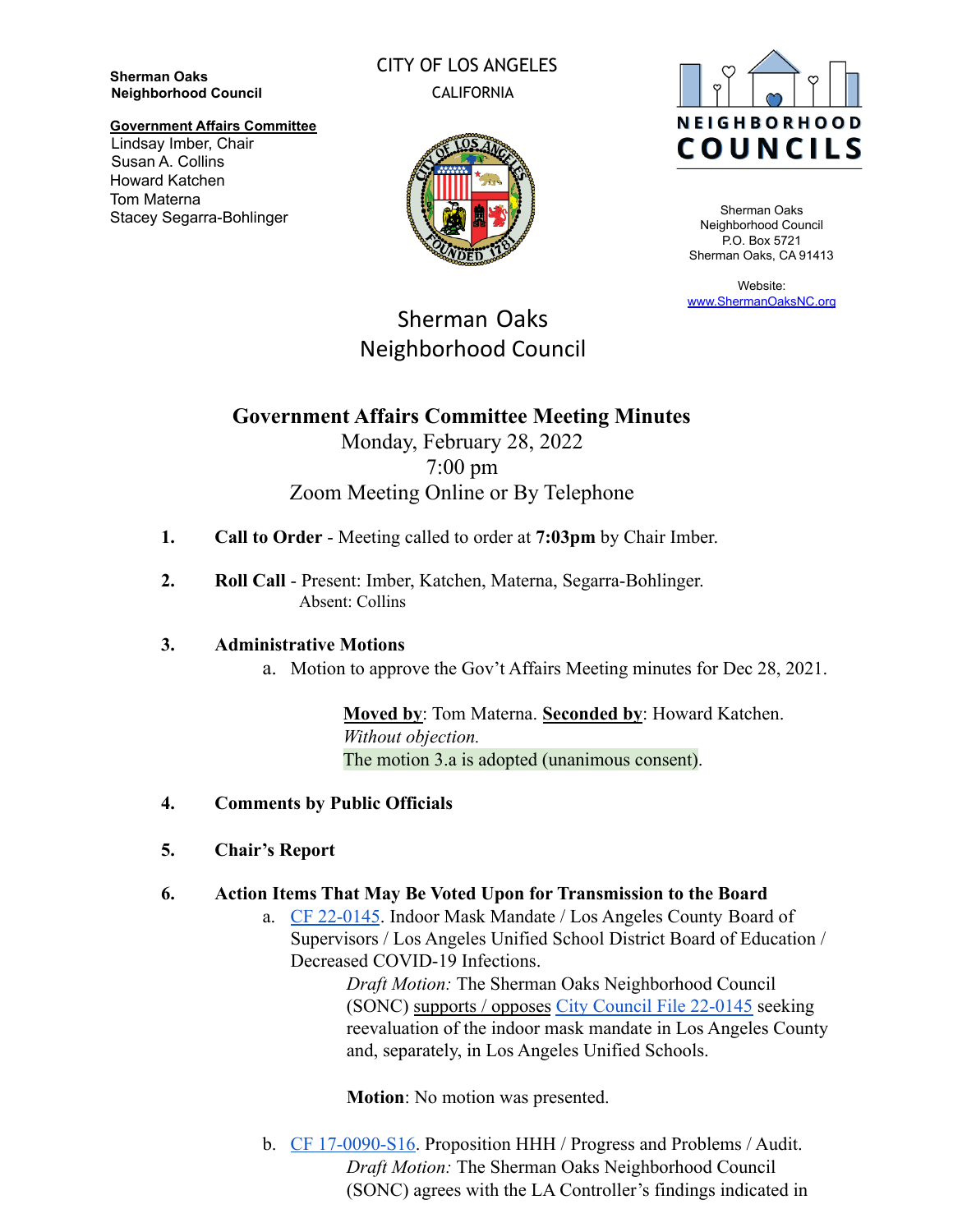Sherman Oaks Neighborhood Council Government Affairs Committee Meeting Minutes, Monday, February 28, 2022, 7:00 pm Page 2

> [City Council File 17-0090-S16](https://cityclerk.lacity.org/lacityclerkconnect/index.cfm?fa=ccfi.viewrecord&cfnumber=17-0090-S16) and supports the Controller's recommendations therein for modifying the City's HHH funding/loans program to achieve the program's goals, streamline and economize development, and combat the exorbitantly high average per-unit cost of \$596,846 that was observed in 2021. As stated in the Controller's report, "The City must find a way to bring down the overall per-unit cost of developing homeless housing now and in the future." SONC agrees with the Controller's findings and supports implementation of the report's recommendations for doing so.

> **Motion**: The Sherman Oaks Neighborhood Council (SONC) agrees with the LA Controller's findings indicated in [City](https://cityclerk.lacity.org/lacityclerkconnect/index.cfm?fa=ccfi.viewrecord&cfnumber=17-0090-S16) [Council File 17-0090-S16](https://cityclerk.lacity.org/lacityclerkconnect/index.cfm?fa=ccfi.viewrecord&cfnumber=17-0090-S16) and supports the Controller's recommendations therein for modifying the City's HHH funding/loans program to achieve the program's goals, streamline and economize development, and combat the exorbitantly high average per-unit cost of \$596,846 that was observed in 2021. As stated in the Controller's report, "The City must find a way to bring down the overall per-unit cost of developing homeless housing now and in the future." SONC agrees with the Controller's findings and supports implementation of the report's recommendations for doing so.

**Moved by**: Lindsay Imber. **Seconded by**: Howard Katchen. Discussion followed.

**Yes**: Katchen, Imber, Materna, Segarra-Bohlinger. **No**: - / **Abstain-NV**: - / **Absent**: Collins The motion 6.b as amended is adopted  $(4-0)$ .

## **7. Discussion Items Subject to Motions, But Not to Board Referral**

a. Crime/Prop 47/District Attorney. In search of local/state legislation Discussion followed.

## **8. Public Comments on Non-Agenda Items Within Committee Jurisdiction**

# **9. Closing Remarks by Committee Members** *Discussion followed.*

**10. Adjournment** - Meeting adjourned via general consent at **8:23 pm**.

\*All Council File (CF) items contain a hyperlink to the applicable source legislation.